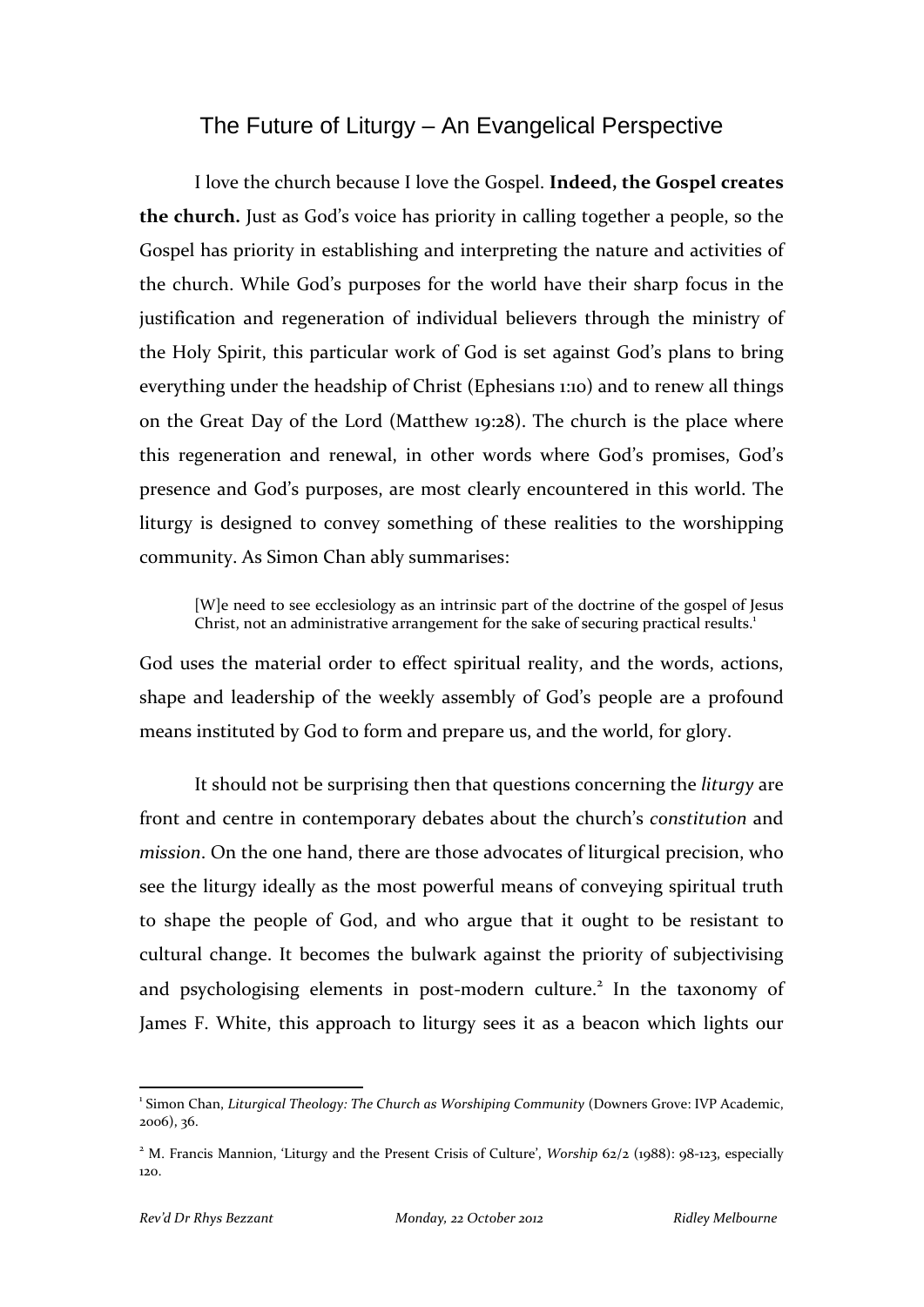contemporary cultural darkness.3 On the other hand, some Anglicans, particularly those formed in the evangelical tradition, renounce the value of formal liturgy entirely as a mistaken strategy espousing vain repetition, cerebral pedagogy, or accommodation to an outmoded cultural style, which, in a world fast losing its moral and Christian moorings, is impotent to win men and women, boys and girls to the Lordship of Christ. The assumption then is that conversion‐centred worship, expressed chiefly through the sermon, is the only appropriate response to Christian declension. We are free to adopt and adapt any means possible in the service of evangelism, and the closer those means are to those already understood and practised in the world, the better. The old principle *lex orandi lex credendi* (the law of praying is the law of believing) is upheld more in the breach than in practice by such leaders. This approach is more like holding up a *mirror* to culture than a *beacon*, and encourages culture to be reflected in our liturgical practices.4 **To discuss the future of liturgy is ultimately to discuss the relationship between the church and the culture in which it is embedded.**

To offer an historical and political parallel: the question of the future of the liturgy is not dissimilar to the tension which exists between the republican and democratic narratives in, for example, the United States. A republic is not necessarily democratic: it is the achievement of an elite which establishes a polity to defend the common good. It does not provide for the rights of a *monarch*, nor does it necessarily guarantee the rights of free expression for its *citizens*: the Greek city states may have been republican, but they also denied to women, children and slaves civic rights, thus disqualifying such cities as democratic or even broadly inclusive in our terms. The American Constitution, for all its extraordinary innovation and philosophical nuance, was created by a group of middle‐aged men, who themselves were scions of the wealthier ranks

<sup>3</sup> James F. White, 'Worship and Culture: Mirror or Beacon?', *Theological Studies* 35/2 (1974): 288‐301.

<sup>4</sup> White, 'Worship and Culture,' 288. Of course, while many evangelicals accommodate their worship style to prevailing cultural norms, they are much more resistant in terms of theological conviction, at which point they would defend their role as beacons, rather than mirrors.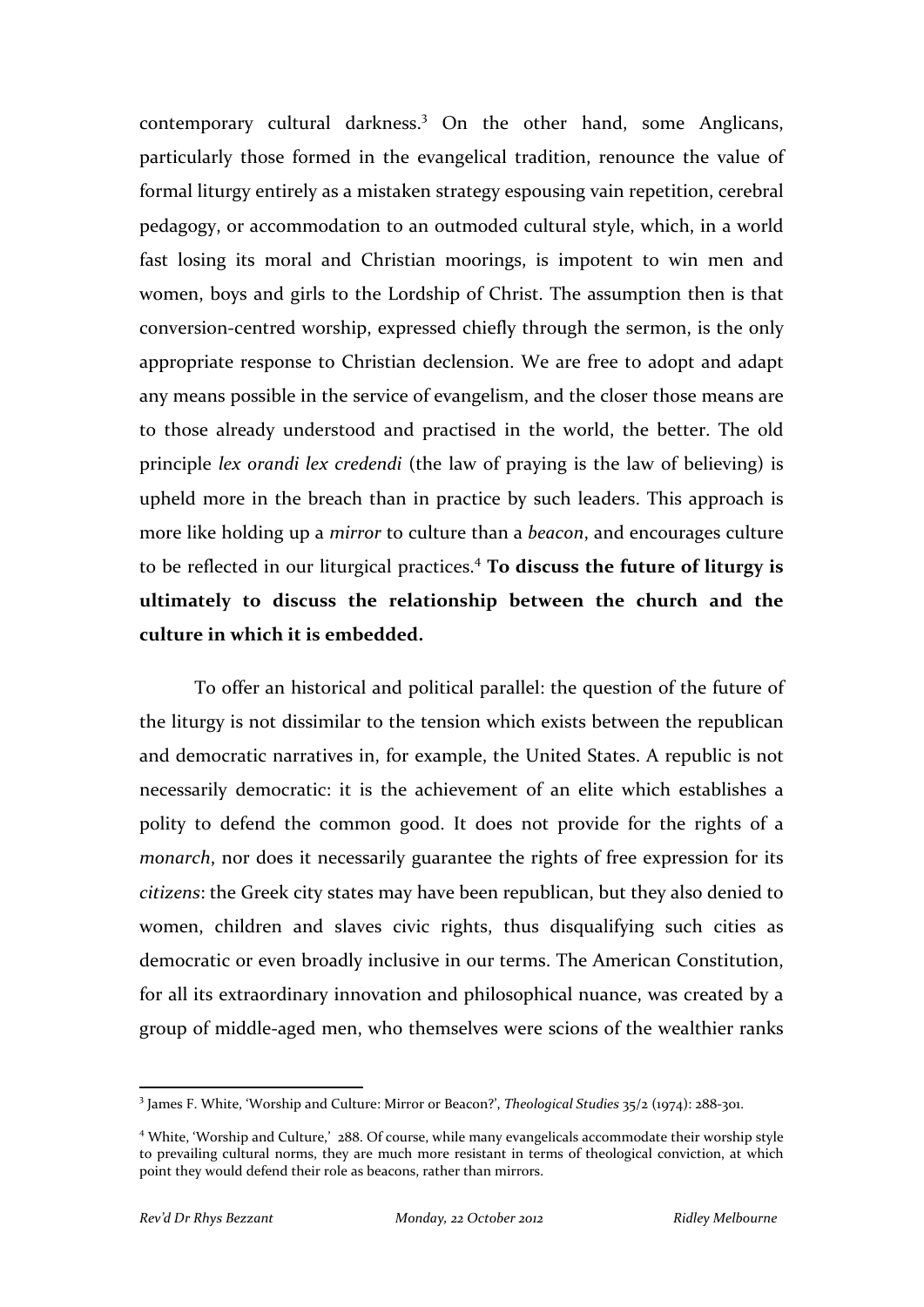of society. Though it guaranteed the rights of whites and two‐thirds of blacks, it was only in the years following its adoption that the democratic impulses of the new‐born nation, the decentralised politics of President Thomas Jefferson (1801‐1809), then the popularist politics of President Andrew Jackson (1829‐ 1837) emerging from frontier conditions, together put a strain on the institutions of government, and encouraged revivals of religion as well as a new national identity.<sup>5</sup> Bottom-up democratic pressure revised political assumptions in the US. **Similarly, the liturgy of the Anglican Church, in Australia as elsewhere, is increasingly contested by popularist pressures in the population for the sake of mission, pushing back against what is essentially the production of a religious elite, albeit noble and edifying.** Local, often revivalist, practices win the day.

This lecture will investigate the future of liturgy in order to defend its value while exposing the dangers of cultural captivity, a danger to which both evangelicals and Anglo‐Catholics fall prey. Firstly, I will contend that our *missiology* in the post-Christian West creates significant tensions with received liturgical models and yet those models are not thereby invalidated. Perhaps American revivalism's assumption of a nominally Christian society is itself no longer tenable, providing a new social space in which to appreciate liturgical forms.6 Secondly, I will argue that our approach to *anthropology* will ultimately shape our assumptions and conclusions concerning the value of liturgy. How our worldviews are constructed and how our hearts and minds are to be redirected will have a bearing on how liturgy should operate. Thirdly, I will outline some *concrete suggestions* as to how all kinds of Anglicans might rethink their liturgical practice, and generate new liturgical materials for our post‐modern context. While I critique here one common set of reactions in

<sup>&</sup>lt;sup>5</sup> Witvliet argues that Protestant religion in American today is buffeted by popularism, pluralism, pragmatism, and pietism. See John D. Witvliet, 'The Americanization of Reformed Worship', in *Worship Seeking Understanding: Windows into Christian Practice* (ed. J. D. Witvliet; Grand Rapids: Baker Academic, 2003), 175.

<sup>6</sup> Rodney Clapp, *A Peculiar People: The Church as Culture in a Post‐Christian Society* (Downers Grove: IVP, 1996), 163.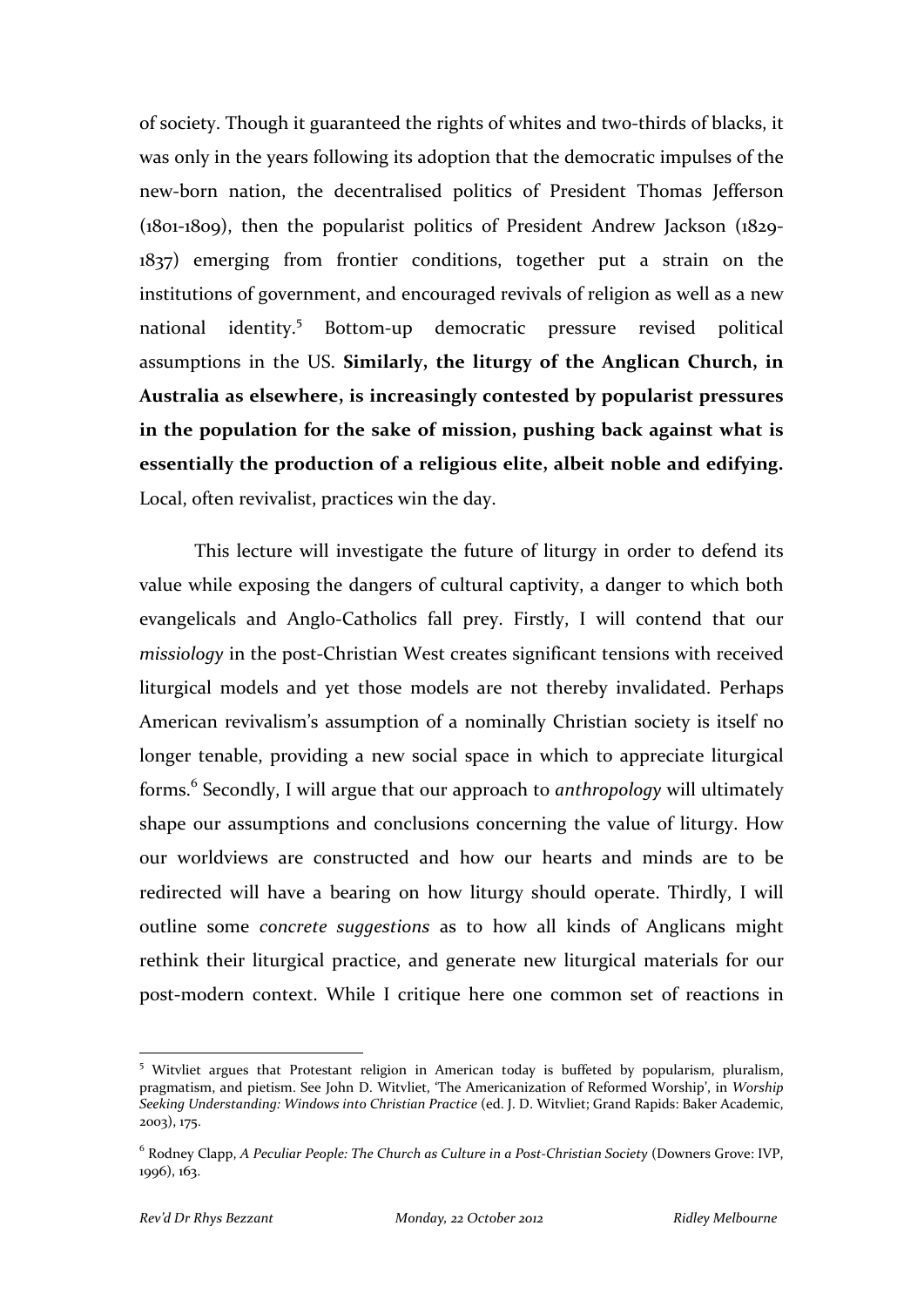Australian liturgical culture, examples no doubt could be produced which are less easily categorised. In the end, we must find a model of liturgy which honours the formulations of a particular age, *and* encourages contemporary contributions, insights and experience, from a variety of local contexts.<sup>7</sup> **One size does not fit all.**

### *We need to join a Team: The Liturgy Trains Us as God's People*

One of the chief concerns expressed by evangelicals regarding formal liturgies is their power to alienate. Vocabulary used in such services may be foreign, and the lack of spontaneity is felt to represent inauthentic spirituality. Repetition or recitation is thought to conform to an infantile pedagogy. A setpiece order does not take into account local needs or opportunities. The very laudable desire to engage our community and to be relevant to our culture to build bridges for the sake of the Gospel rather than to burn them down are persuasive arguments in debates concerning the future of liturgy. Missiological reasons are giving for leaving behind ossified forms. It is said that the church's mission in the world is dynamically responsive to the context in which it finds itself, so why shouldn't our liturgical aspirations be as well? Youth in particular define themselves culturally in contrast to their parents, so disallowing liturgical differences between the generations is to accept defeat in reaching the next generation for Christ. **Liturgy may nurture corporate and individual maturity, but should it be assumed that churches require no extra efforts to draw unbelievers into the fellowship?** The patently clear evidence of growth in many evangelical, or Pentecostal, churches worldwide with little to no formal liturgy seems to end the argument for many, though having nothing written down does not necessarily mean that creativity blossoms.

It is my contention however that while liturgical precision, or commitment to liturgical aesthetics as a subculture, may in certain instances

 <sup>7</sup> Witvliet, 'Theological Models,' 105‐106.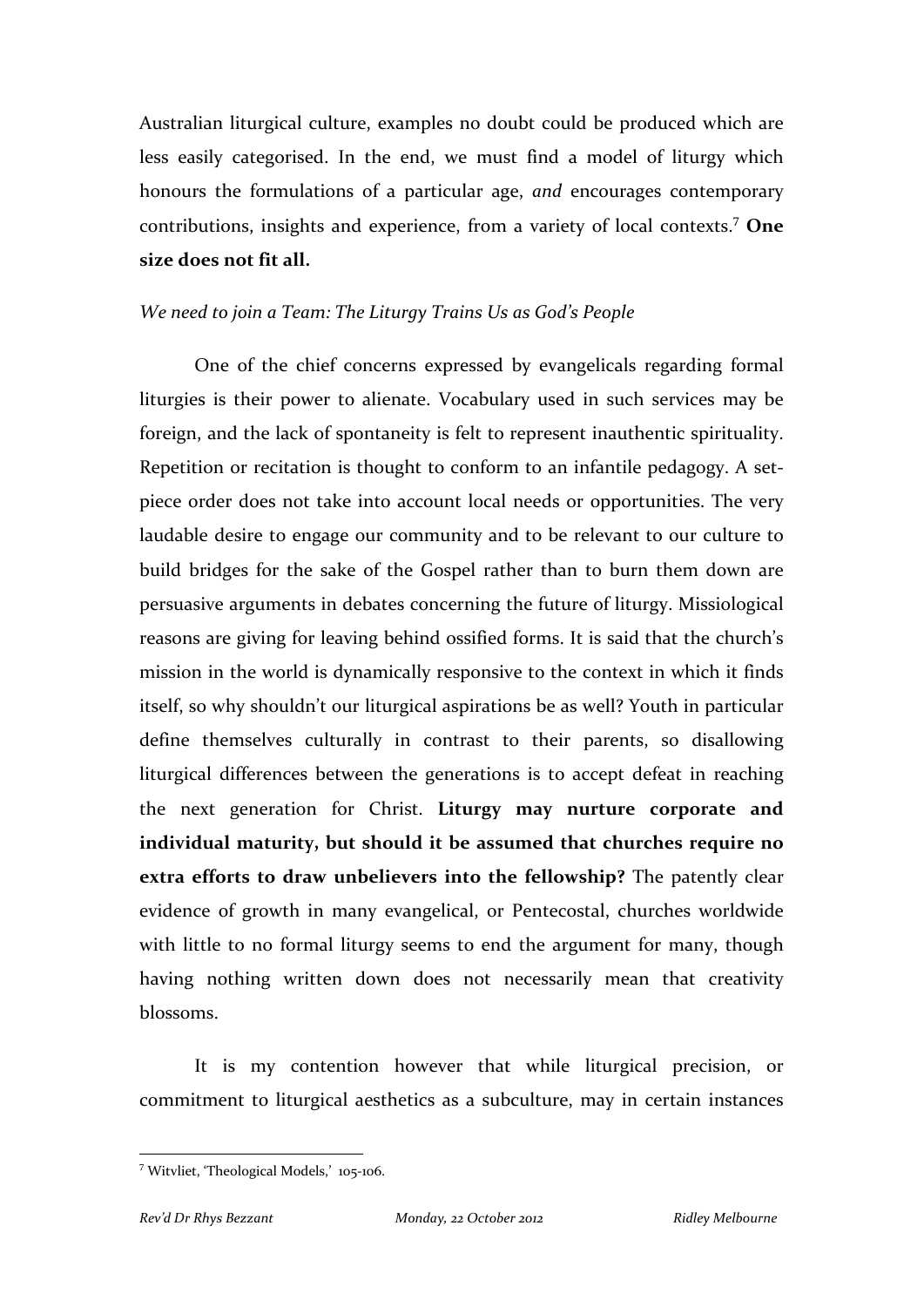impair broad‐based reengagement with Australian society, our missiological context in twenty‐first century secular Australia nevertheless necessitates some ongoing liturgical commitment, even if recalibrated. Because *our society* no longer reinforces the Christian story or Christian ethics as it once did through other social or imaginative means, the responsibility for *corporate identity* formation falls ever more heavily on *the local congregation*. God's people respond to God's voice, not just individually, but primarily as a body. It may be true that one size doesn't fit all, but there exists nonetheless a need for every congregation, no matter where it finds itself, to learn to clothe itself with corporate categories and experiences. **The liturgy trains us as God's team**. As Smith reminds us, liturgies defend 'identity‐forming practices,' tell stories, and provide a vision for the 'good life' and human flourishing.<sup>8</sup> We certainly need training for maturity as individuals, but liturgies do more by creating common vision, esprit de corps and a new theological culture. Clapp, who is suspicious of Constantinian ecclesiological assumptions anyway, summaries the importance of the church as a radically new corporate identity:

The New Testament understands life in the church as a kind of resocialization, an enculturation according to the standards of the Kingdom of God rather than this world … In its baptism the church boldly insisted that there was a kind of kinship, a particular allegiance, more significant and constitutive than that of the biological family or the state.<sup>9</sup>

When appealing to theological categories, liturgical forms may appeal to the doctrine of the *incarnation* to demonstrate the validity of embodying culture for the sake of mission, whether that culture is generated by English cathedrals or by the American frontier. Because Christ took flesh, it is argued, we can affirm cultural identification. It is true that material culture must be owned before it can be transformed but we must be warned against theological reductionism. Developing physical and identifiable forms for our worship, by appealing to the theological themes of creation and incarnation, is necessary, but not sufficient to reconcile missiology with liturgy. *Identification with*

<sup>8</sup> James K. A. Smith, *Desiring the Kingdom: Worship, Worldview and Cultural Formation* (Cultural Liturgies; Grand Rapids: Baker Academic, 2009)35, 109, 113.

<sup>9</sup> Clapp, *A Peculiar People,* 99, 100.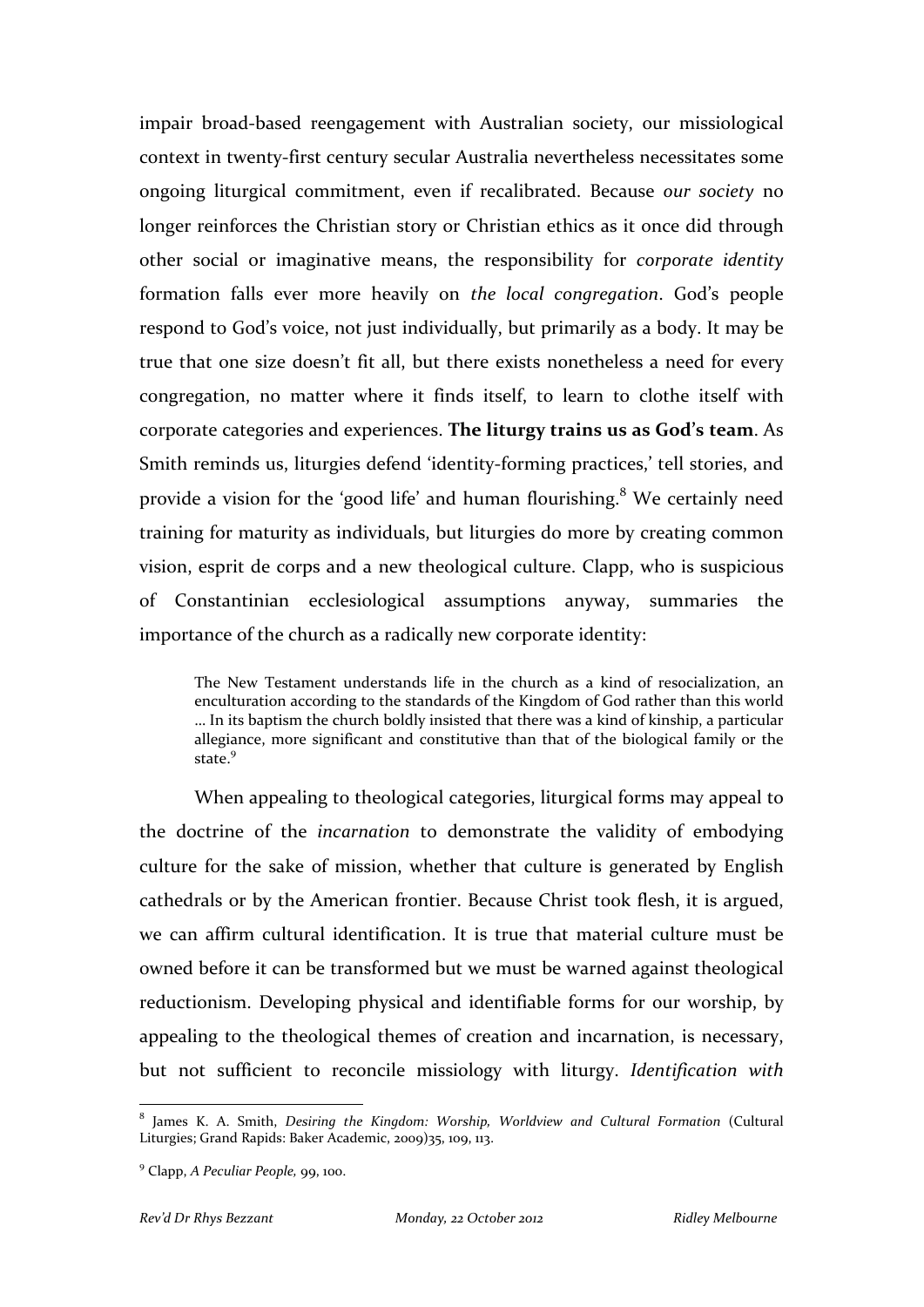culture can lead to *capitulation to* culture for evangelicals or liberal Catholics alike. More productively, however, we might embody in the liturgy doctrines assuming *discontinuities*, like atonement, Spirit, and parousia, because they create expectations of liturgy which both hold it apart from the culture, *and* push it beyond static imitation of an historical model. Chan is keen to point out that the liturgy is not merely an instantiation of the creation being used by God for spiritual ends, but is actually a dynamic event in which the life of the Holy Trinity is experienced and glorified.<sup>10</sup> Webber argues that the future of Christian worship should build on 'specific events in history, not some transaction that takes place outside of time, space and history' but should 'never be static and merely intellectual because what happens in worship is an actual and real communication of the power and saving benefit of the life, death, and resurrection of Christ … a celebration of the work of Christ characterized by a spiritual immediacy that touches people where they are.<sup>'11</sup> **The incarnation of Christ was the** *means* **to the greater** *ends* **of atoning, reconciling, and transforming, and should not be the primary or solitary category for understanding liturgy.**

Liturgy, when addressed by theological reflection on *several doctrinal topics*, learns to sit loose to culture, begins to shape a more fully‐orbed identity in the people of God, and encourages us with multiple theological imperatives to reach out for Christ's sake. Liturgy ought to contain within itself a systematic conversation, the expectation of new conditions producing new emphases, and an overall shape that is Christological, drawing on eschatological and pneumatological themes. The church's mission is to present everyone mature in Christ (Colossians 1:28), indeed for the body to become the 'fulness of him who fills all in all' (Ephesians 1:23). **These are inevitably corporate categories, dynamic and missiologically motivated.** The liturgy is 'a rehearsal of the

 <sup>10</sup> Chan, *Liturgical Theology,* 59‐61.

<sup>11</sup> Robert E. Webber, 'The Future Direction of Christian Worship', *Ex Auditu* 8/?? (1992): 113‐128, especially 123, 116.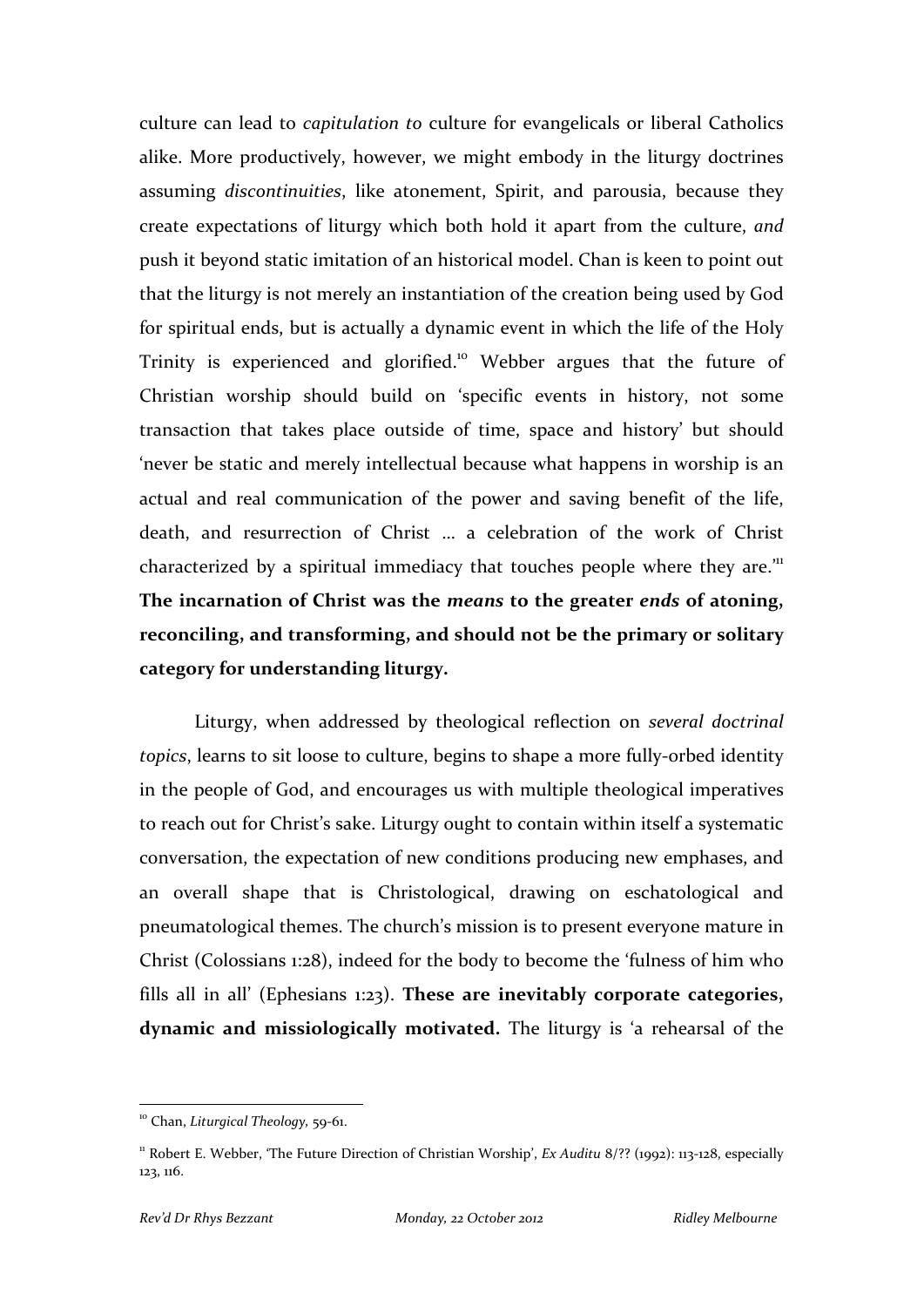Christian story that takes us through the steps again and again.'<sup>12</sup> Ritual, expressed liturgically, is 'above all, the assertion of difference.<sup>13</sup> Surely this won't impede our outreach: we are holy that we might better make an impact for Christ.

#### *We need to join a Gym: The Liturgy Trains Us as Individuals*

More than forming us as a team, however, weekly liturgy also tones our individual spiritual muscles. Human beings are a bundle of thoughts, feelings, attitudes, aspirations and resolutions, sometimes one of these attributes having prominence, and sometimes another. While it may have been assumed in the modern world that our rationality guides us, defines us as image-bearers, and connects us into that which is universal, in the post-modern world, first emerging in the nineteenth century cultural movement known as Romanticism, the hegemony of reason has been overthrown. Human beings are constituted by means of the particular combination of attributes that they choose to prize or cultivate. In this new context of Christian theology, our capacity as imagebearers can be understood not merely to reflect our minds but our deputised responsibility to exercise particular rule in God's place, wherever that may be, and to enjoy relationships with the Creator as well as with the creation. Bearing the divine image is expressed through relationships, and is more often owned as a *local* rather than a *universal* mandate. However, long before the post-Christian West owned postmodern assumptions, in the heart of the Christian West, the Puritan project in colonial America owned a reaction to Enlightenment assumptions: Jonathan Edwards (1703‐1758) asserted that 'True religion in great part consists in holy affections.'<sup>14</sup> Drawing on the anthropology of Augustine and the physics of Newton, Edwards maintained that all of me is

<sup>12</sup> Clapp, *A Peculiar People,* 118.

<sup>13</sup> Debra Dean Murphy, 'Worship as Catechesis: Knowledge, Desire, and Christian Formation', *Theology Today* 58/3 (2001): 321‐332328.

<sup>14</sup> Jonathan Edwards, *Religious Affections* (The Works of Jonathan Edwards 2. Edited by John E. Smith; New Haven and London: Yale University Press, 1969), 95.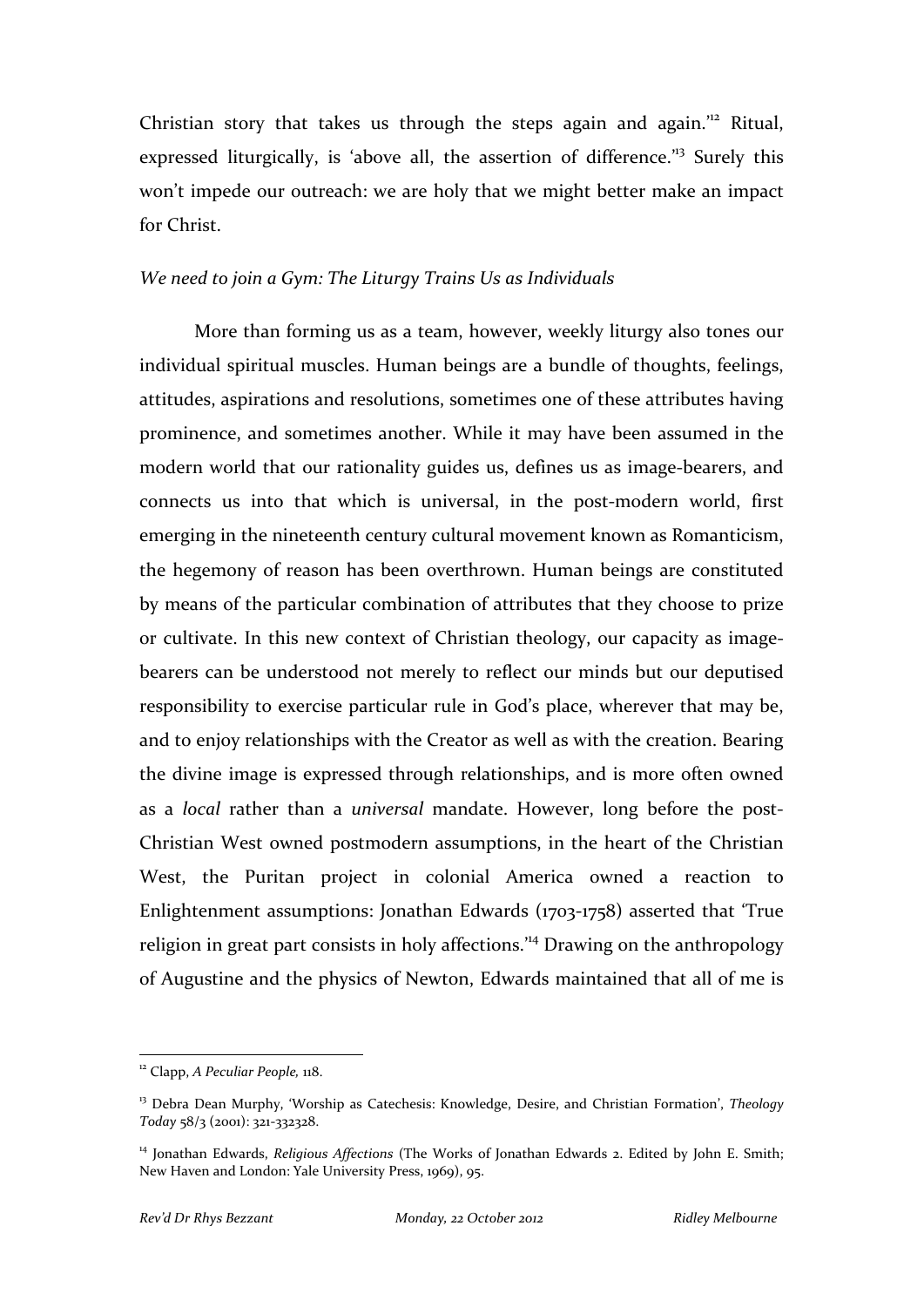drawn towards God, or all of me is drawn away. **Recidivist sinners need to be not just** *educated* **but** *moved***.**

According to James Smith, the liturgy is well placed to move us as complex human beings. Rejecting the reductionist language and conceptualities of *worldview*, which privilege the cerebral, Smith expounds a 'pedagogy of desire,' which asserts that human beings have to be retrained to yearn for God's Kingdom, and the retraining must address each part of my being.15 **Counter‐culturally, his model assumes a creation with purpose, against which my own desires must be measured and towards which they must be conformed.** Subsequently, in *Desiring the Kingdom*, he works through a sample church service, and shows how each of its constituent elements contributes to the reorientation of a Christian's desires. The liturgy contains challenges to my will when the Ten Commandments are read, and it contains stimulus to my imaginative solidarity when an ancient hymn is recited, and it contains a reminder of my own covenant commitments when an infant is baptised. As Debra Dean Murphy says, liturgy challenges our epistemology:

If, on the most basic level, the knowledge that Christians aspire to is, as it was for Augustine, knowledge of God and knowledge of self, then such knowledge will not leave us unchanged … As long as our understanding or what it means to know and learn remains wedded to the modern fiction of the cool, clinically detached observer and to a view of the end of knowledge as the technical mastery of information, we fail to recognize that to learn, to know, is to be *transformed* – it is to implicate our selves, our very bodies in the actions and practices of learning and coming to know.<sup>16</sup>

**Additionally, we are re‐formed in church through the practice of the Scriptures being read or recited.** In a world where we increasingly find that church members have not grown up going to church, and thereby have never learnt how to pray or how to interpret experience in the light of Scriptural authority, the liturgy, especially that of the Anglican tradition, immerses us in Scriptural truth. Whether it be in the crisp call to worship at the beginning of a service through a Bible verse, in a Collect designed to anchor our

 <sup>15</sup> Smith, *Desiring the Kingdom,* 112.

<sup>&</sup>lt;sup>16</sup> Murphy, 'Worship as Catechesis,', especially 323.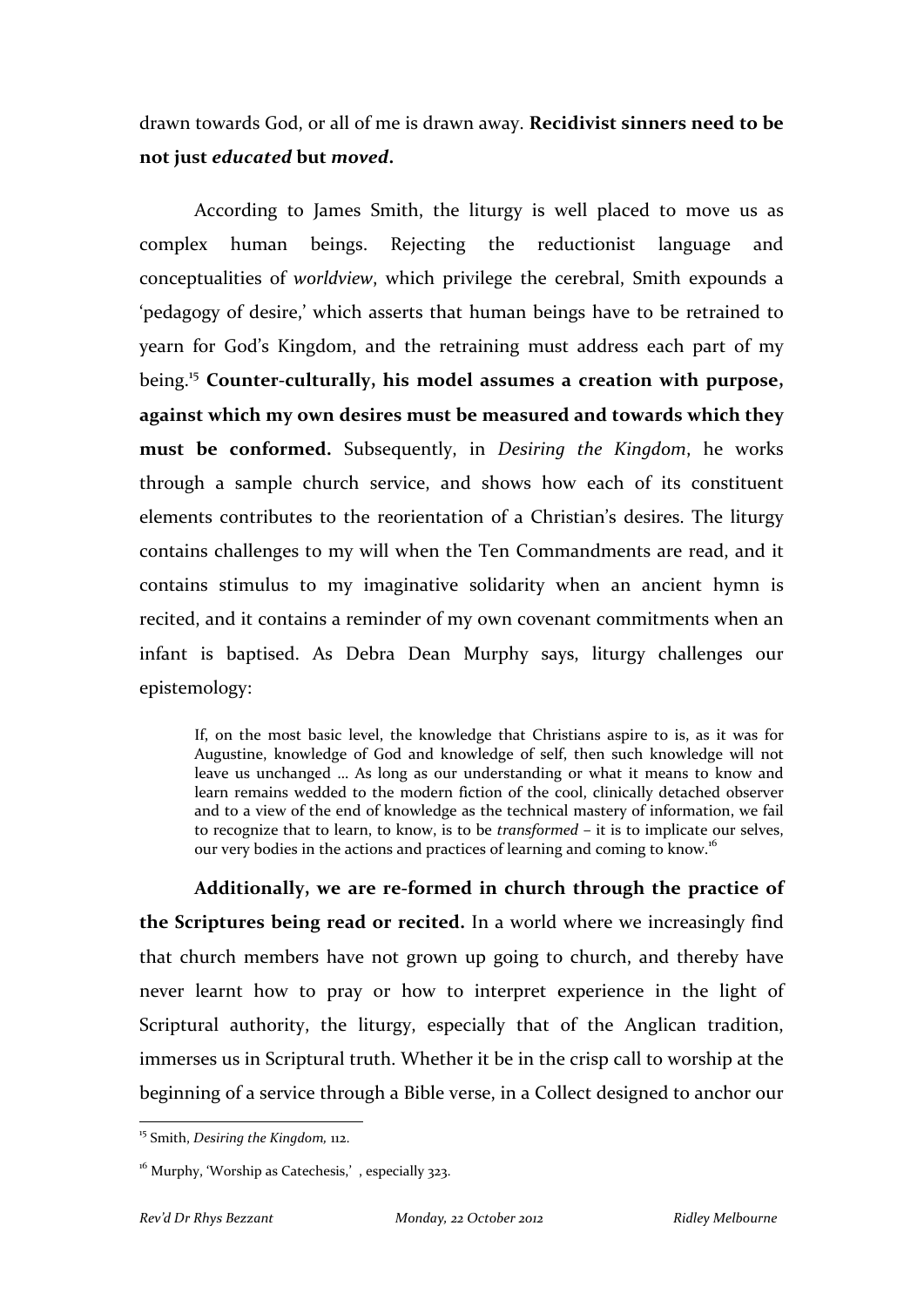praying in a season of the year, in a Canticle to encourage our praise, or in the resonances embedded within a Eucharistic prayer, Biblical metanarrative, allusions, and quotations train the individual Christian to hear and speak the Scriptures in all circumstances of life. From where else did Abraham Lincoln get the phrase "A Kingdom divided against itself…"? The very structure of services in the Prayer Book assumes readings and sermon, which are frequently overlooked in more pragmatically conceived liturgical orders. Furthermore, the public reading of the Scriptures provides one more opportunity for lay people to be actively involved in the service. Formal liturgies remind us to make connections between parts of the service using the Scriptures, not merely personality or humour.

A well-conceived liturgy provides for individual Christians an opportunity to exercise several spiritual muscles, using various apparatuses to achieve a holistic workout. It is conducted, of course, principally using the medium of words, and these frequently in printed format, though it should be remembered that words are themselves more than merely cognitive devices. Words perform many different functions in life generally, and in liturgical contexts specifically. Minds, hearts, wills and imaginations can all be engaged through the power of words. Cumulatively, words are performative apparatuses (not merely information manuals) when embedded within a ritual structure. As Leithart suggests in relation to the Lord's Supper but appropriate more broadly: '[T]he effect is more a matter of "training" than "teaching."'17 Recitation may appear puerile as a pedagogical technique to some, but even today there are parts of society where repetition is highly valued, for example amongst elite athletes, dancers, singers, musicians, as well as in daily parenting. Conversely, liturgical repetition ought not to exist merely to maintain a tradition, or become an opportunity for aesthetic indulgence. **In the end, healthy liturgical commitments must be measured by the development and increase of individual Christian maturity.** Church must not just provide

<sup>17</sup> Peter J. Leithart, 'The Way Things Really Ought to be: Eucharist, Eschatology, and Culture', *Westminster Theological Journal* 59/2 (1997): 159‐176, especially 175.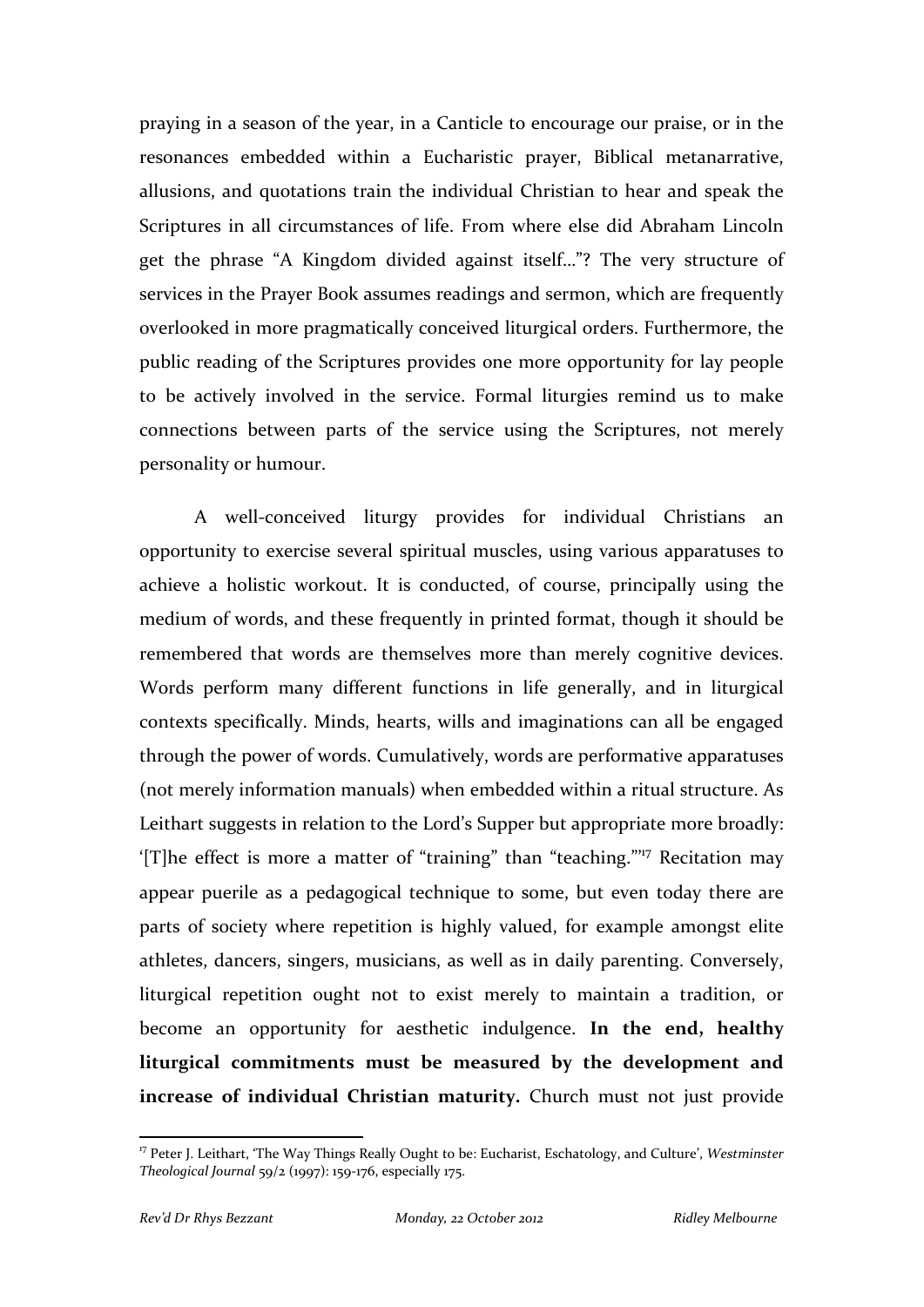structures for our common life. Church must also provide challenge and redirection for my lazy and lethargic affections.

#### *Fresh Styles of Coaching for New Spiritual Challenges*

Liturgy evolves and takes root in new cultures in often surprising ways. **The Anglican Church in Australia has self‐consciously tried to plant new liturgical seeds in our native soil.** We have created two new national prayer books since adopting an indigenous Anglican constitution in 1962, not to mention other liturgical resources used locally, with or without Episcopal approval. The book *An Australian Prayer Book* (1978) was published with Australian floral emblems throughout, though its successor in 1995 used a more traditional cross on its cover. The Liturgy Commission continues to draft prayers, and orders of service, which reflect local needs, for example collects for sustainable environments or for parish anniversaries. In some parishes, no book is to be found, allowing creativity, liberties and occasionally error; in other parishes, a book is used to provide shape for weekly worship, though not one approved by diocesan synods or the General Synod, and so not conforming to Anglican formularies. Many bishops have been disinclined to discipline liturgical variance, opening the floodgates to experimentation, renewal, and sometimes theological declension. To defend the value of liturgy is not yet to determine what kind of liturgy is used. I would like to see myself as a liturgical coach, nurturing liturgy in evangelical parishes in the following ways.

First of all, it has to be acknowledged that the invention of the internet and the proliferation of screen culture in the West has led to liturgy used in piecemeal fashion. We can cut and paste our favourite prayers from services which were designed as distinct integrities into our own eclectic service order. It may lead to language used in different registers in the same service, or vocabulary repeated or avoided, but it is often appreciated because the format is thereby fresh. We have an increasing intolerance of boring predictability. The same, of course, is also true for our song selection. Once we had a single book from which to choose our hymns. Now many churches have given up on buying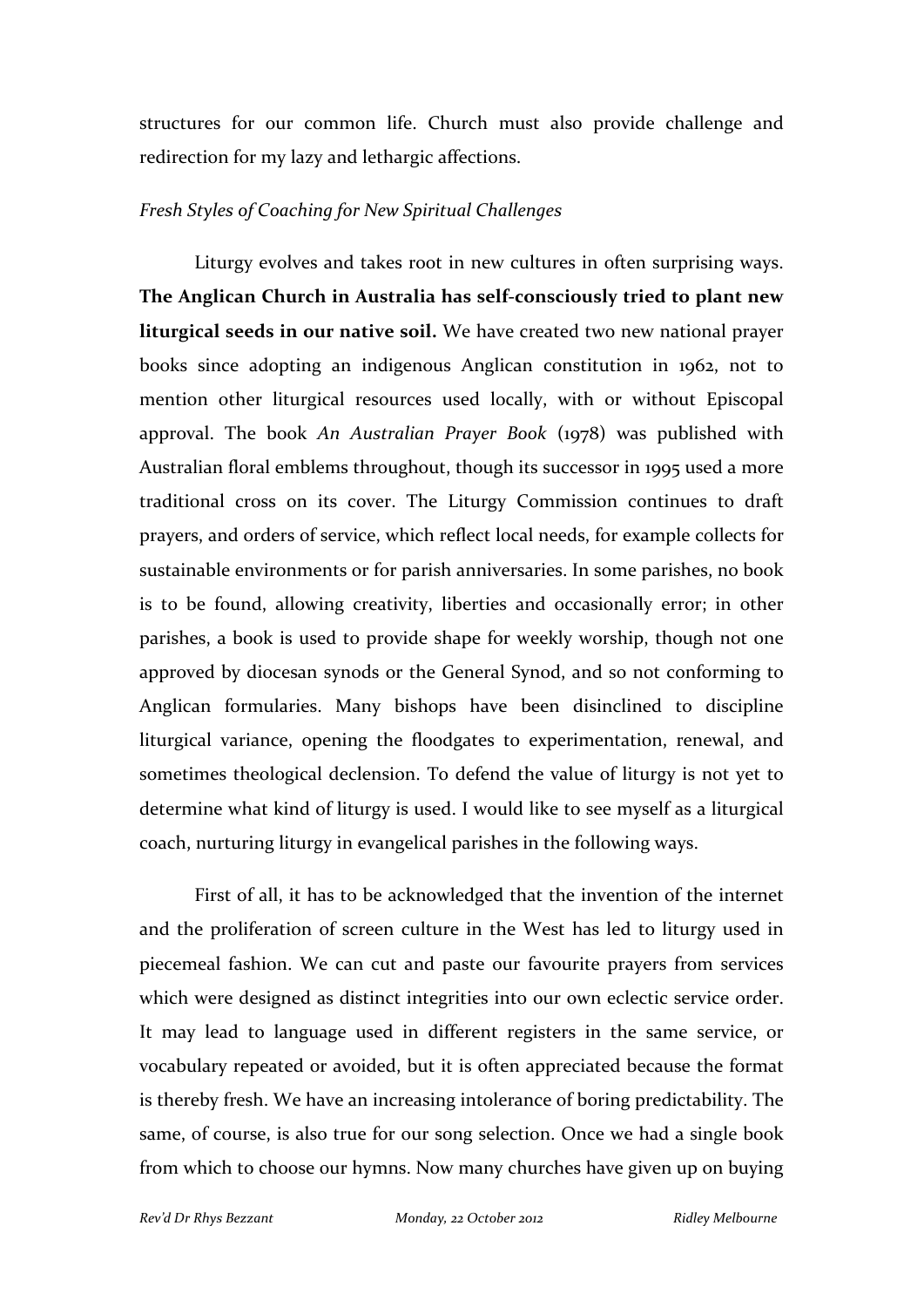expensive hymnals for the congregation, but instead print out songs for the pew sheet, or project a variety of songs onto a screen. We can no longer assume that a single text will itself be the determining theological structure for the service, even if that would be our preference. Liturgical variety and innovation are likely to be valued more highly than a unitary source. Being Anglican will look more and more dissimilar in detail, though this is of course already the case within the Anglican Communion encompassing much of the globe. A high control culture is already competing with a high trust culture, at least in the West. *The future will be appreciating local forms.*

Second, the place and value of preaching will undoubtedly need to increase in this new world. Even where formal liturgical appreciation is high, our engagement with unbelievers or new converts will require of pastors and priests an awareness and ability to speak into their lives in the sermon more directly, for the liturgy is more subtle and makes its mark within a longer timeframe: its *raison d'être* is patient nurture rather than critical challenge. Biblical illiteracy has grown massively in the last thirty years with the demise of Sunday schools, youth groups, diocesan fellowships, and Scripture taught in schools; this trend will only continue. Less formal liturgical assumptions have adversely affected the amount of Scripture reading in weekly services, often reduced to just one reading, which the preacher will expound in his sermon. Some churches, not usually Anglican, have no readings at all. In this environment, Scriptural *vocabulary* or *categories* will in the short‐term still be used, and appeal will be made to the *authority* of the (inspired and inscripturated) Word of God, but what will be harder, if less Scripture is read or no Bibles are available in the pews, will be to make connections in the sermon between the *text* of the Scriptures and the *lives* of the hearers, and to teach Biblical hermeneutics. Longer term, evangelicals may fall prey to more practical or therapeutic preaching, providing life lessons rather than encounter with God through his own words. Furthermore, to fail to read the Psalms in public worship, and thereby to miss the opportunity to engage with an extraordinarily large range of emotions in a world which prizes them so highly, is to give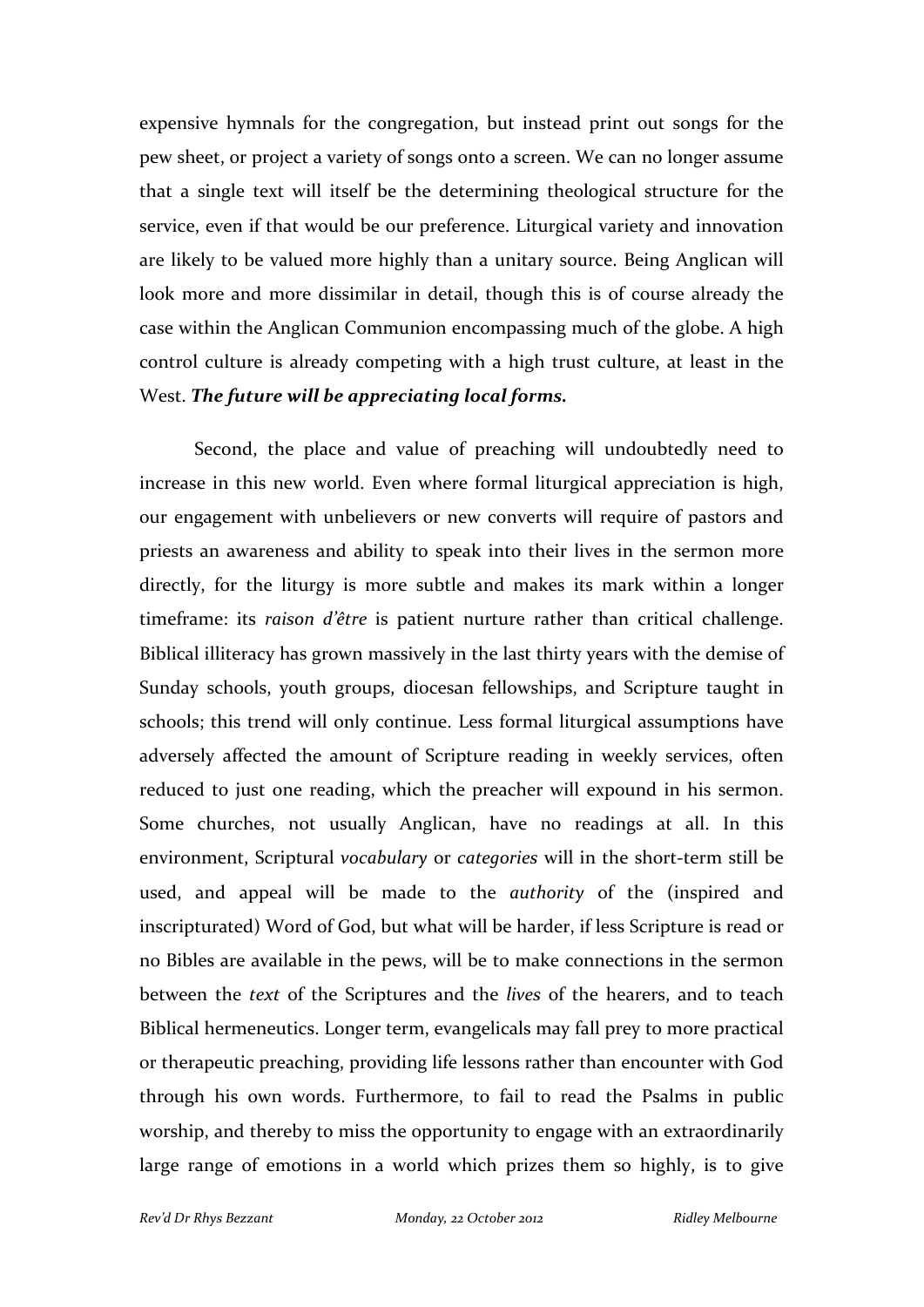# permission to the atrophying of spiritual experience. *The future will be defending Scriptural content and exposition.*

Third, it will be the *shape of the service* which becomes more important than the *individual elements* within it, to form the people of God. To take us on a spiritual, emotional and theological journey, the service leader, often a lay person, will need to be well schooled in *preparing* the shape of the service, and in *guiding* us through it on a given Sunday with their own skills in communication and understanding. To create tension, suspense and resolution, to teach justification by grace through faith through the penitential phase of the service, to deal with distractions and to choose songs intelligently, to provide not just crowd control but to motivate and to move, to own distinctive theological vocabulary while being friendly to newcomers and outsiders: all these must be part of the kitbag of those in liturgical leadership. It will not be the format of an approved and printed text which will provide the necessary structure. The group identity of the people of God will depend increasingly on the pedagogical formation and spiritual insights of individual leaders, whether lay or ordained. The Colleges will therefore have a greater role to empower broader liturgical competencies than merely to teach priestly actions or Eucharistic subtleties. *The future will be more intensive education for preparation of services.*

Fourthly, the Liturgy Commission of the General Synod will need to grasp the nettle, and authorise an increasing variety of texts (which nevertheless conform to Anglican theological standards), and not just for occasional uses. For example, I have a particular passion to produce texts for the Great Thanksgiving which deliberately draw on the vocabulary and themes of individual books of the Bible, to draw the liturgy into dialogue with a sermon series, and to relate sacramental theology to each part of the Bible. Proper prefaces make connections between the Lord's Supper and the church calendar, but there may be other ways in which we can create synergies to reinforce theological and corporate identity. The Commission may need to play an increasingly educative role, to train lay leaders, to empower theological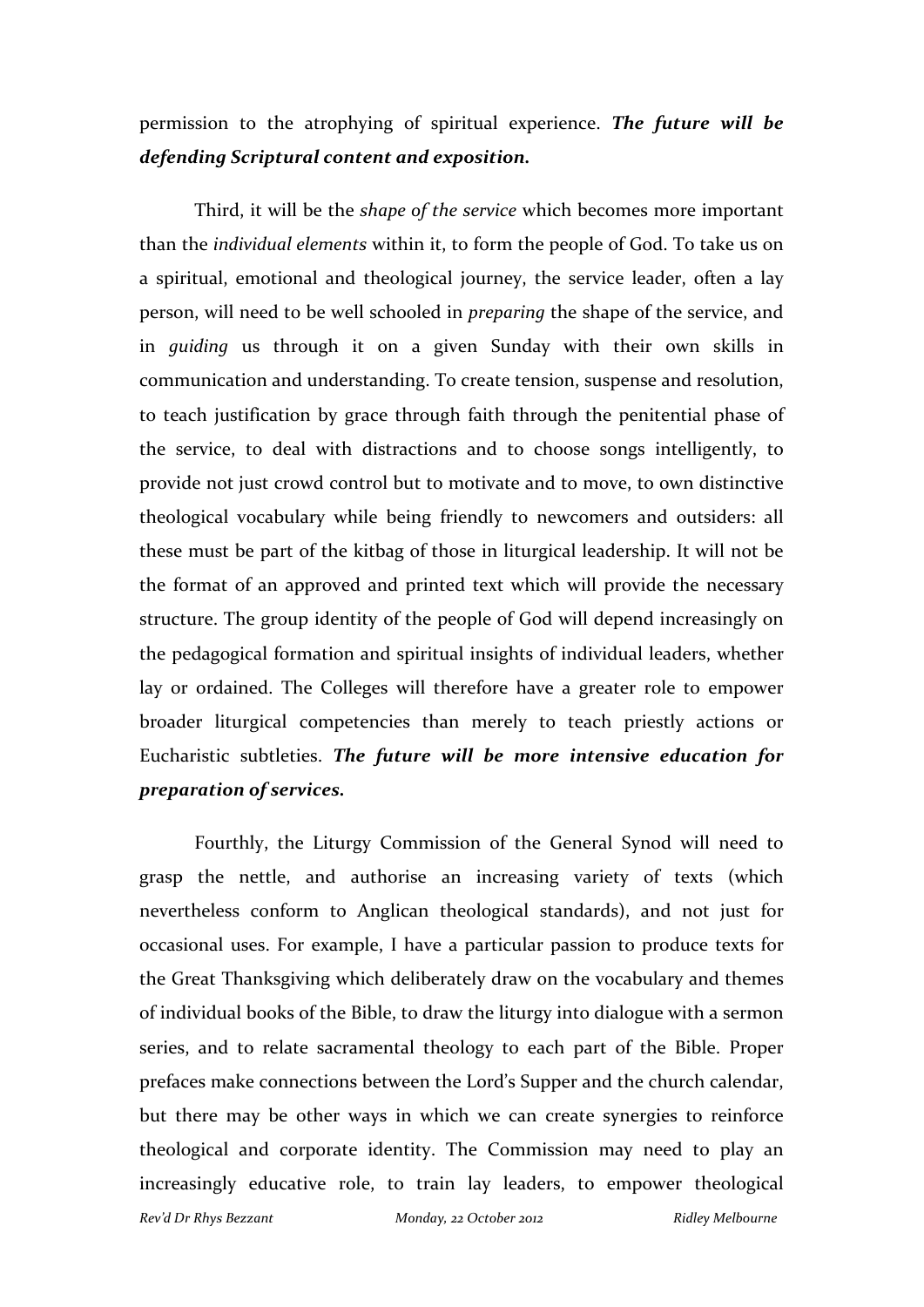reflection on what makes liturgy distinctively Anglican, and to write not just with new pastoral situations in mind, but with conceptually diverse prayers for a variety of local contexts. *The future will be a less recognisable Anglicanism.*

**Fifthly, the future of liturgy will need to recognise the powerful impact that the evangelical, occasionally revivalist tradition, has had within the Anglican church.** Democratic populism has to learn to sit comfortably within the elitist republican lounge room, both from the perspective of those agitating for change and from the perspective of the more traditional liturgical elders. The charismatic impulse can't merely be put back in the bag. Technological innovation in church services is here to stay. Therapeutic and consumerist culture in the West is likely to remain our conversation partner, perhaps our adversary, in all things liturgical for the foreseeable future. The evangelistic imperative will only become more pressing in a post‐Christian world. How useful therefore is the Apostle Paul's reminder, using *liturgical* language, that our *priestly* duty is most sharply expressed in *bringing the Gospel* of God to Gentiles, that their offering might be acceptable and sanctified by the Holy Spirit (Romans 15:16). Cultural adaptation, with an eye to evangelistic service, is not necessarily at odds with liturgical forms, though in this area, as in many others in the church, we look for leaders who are ready for the challenge. *The future is already here.*